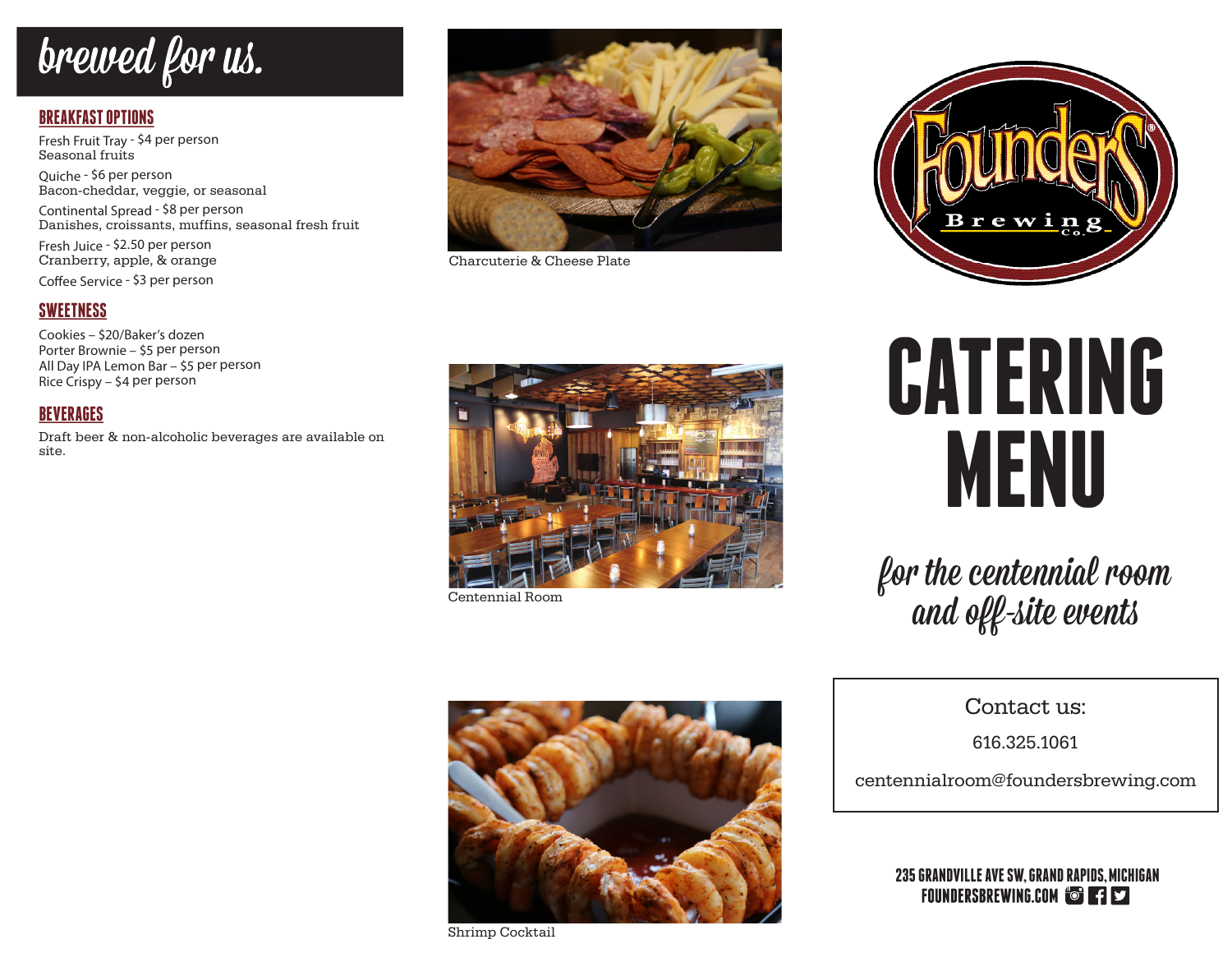# **FOUNDERS BREWING CO**

# **CLASS I APPETIZERS: \$4 PER PERSON**

Hummus & Tapenade Toasted flatbread wedges

Salsa & Guacamole White corn tortilla chips

Bruschetta Shaved parmesan & toast points

Fresh Veggie Tray Dill dip

Fresh Fruit Tray Seasonal fruits

Deviled Eggs Candied bacon

Caprese Skewers Balsamic reduction, fresh basil

# **CLASS II APPETIZERS: \$5.75 PER PERSON**

Beer Cheese Dip Toast points & white corn tortilla chips

Artichoke Dip Toast points & white corn tortilla chips

Stuffed Mushrooms Sausage, parmesan, pesto aioli

Dirty Bastard BBQ Meatballs Featuring Dirty Bastard BBQ Sauce

Chicken Satay Peanut curry sauce

# **CLASS III APPETIZERS: \$7.75 PER PERSON**

Cheese Plate Artisanal cheeses, toast points, rotating accoutrements

Shrimp Cocktail Tail-on jumbo shrimp & cocktail sauce

Charcuterie Cured meats, toast points, rotating accoutrements

Smoked Chicken Wings BBQ or Hot, celery sticks, & bleu cheese dressing

# **SALADS**

Michigander - \$4.50 per person Mixed-greens, dried cranberries, candied almonds, bleu cheese crumbles, red onions & balsamic vinaigrette

House - \$4 per person Mixed-greens, tomato, carrot, red onion, croutons, Rübæus vinaigrette

Southwest Chopped - \$4.50 per person Avocado, black beans, tomatoes, red onions, shredded cheese, crushed tortilla chips, cilantro lime dressing

Caesar - \$5 per person Romaine lettuce, croutons, shaved parmesan, caesar dressing, anchovies upon request

Antipasto - \$5 per person Mixed-greens, hard salami, mozzarella cheese, Spanish green olives, red onion, pepperoncinis, Italian dressing

Salad Protein - \$3.50 per person Chicken, steak, shrimp

### **CLASS I SIDES: \$3.50 PER PERSON**

Redskin Potato Salad Fresh Fruit Salad Greek Pasta Salad Broccoli Salad (w/bacon) Creamy Coleslaw

# **CLASS II SIDES: \$4.50 PER PERSON**

Buttered Green Beans Roasted Brussels Sprouts Sweet Potato Casserole Mac & Cheese Glazed Carrots Mashed Potatoes

## **DELI SANDWICH SPREAD: \$16 PER PERSON**

Choose any of the following combinations. Comes with choice of two Class I sides.

Breads: San Fran sourdough, multigrain wheat, Polish rye

Meats: Smoked ham, roast beef, roasted turkey

Cheeses: Cheddar, Swiss, provolone, pepper jack

Toppings: Lettuce, tomato, red onion, pickles, spinach

Condiments: Dirty Bastard brown mustard, Centennial IPA honey mustard, yellow mustard, mayo, chipotle mayo

# **BACKWOODS BASTARD SANDWICH SPREAD: \$18 PER PERSON**

Pulled Pork and/or Chicken

Dirty Bastard pulled pork or chicken, fresh baked rolls, coleslaw, sliced pickles, Dirty Bastard BBQ Sauce, Dirty Bastard brown mustard, yellow mustard & North Carolina vinegar, choice of two Class I sides.

## **FOUNDERS FAJITA BAR: \$18 PER PERSON**

Steak and/or Chicken

Sautéed onions and peppers, shredded cheese, refried beans, Spanish rice, fresh cilantro, lime wedges, sour cream, salsa, and flour and corn tortillas. Served with Southwest Chopped Salad.

### **PASTA BAR: \$18 PER PERSON**

Choice of any pastas dressed with any sauce served with cheesy garlic bread and house salad. Pasta: penne and/or fettuccine Sauce: alfredo and/or marinara Protein - \$3.50 per person: Chicken, steak, shrimp

### **JERK CHICKEN– \$18 PER PERSON**

Marinated overnight in our housemade spicy jerk sauce then grilled to perfection. Served with Jamaican peas & rice and a fresh cucumber salad with dill and red onions.

# **PRIVATE DINNER**

Customizable plated beer dinner available as 3 courses for \$40 per person, 4 courses for \$55 per person, or 5 courses for \$70 per person. (Not available off-site)